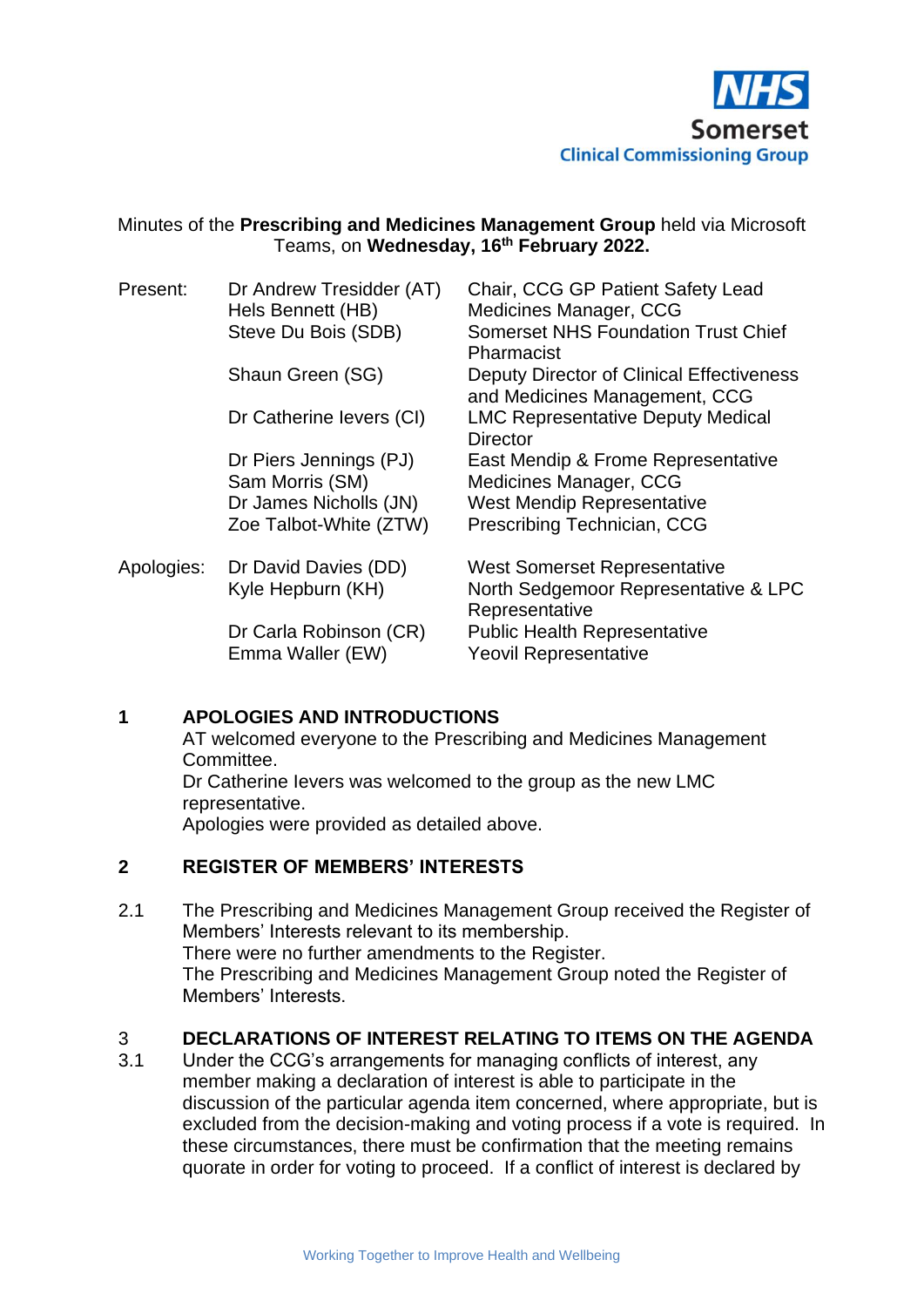the Chairman, the agenda item in question would be chaired by a nominated member of the Prescribing and Medicines Management Group.

There were no declarations of interest relating to items on the agenda.

# **4 MINUTES OF THE MEETING HELD ON 19 th January 2022**

- 4.1 The Minutes of the meeting held on  $19<sup>th</sup>$  January were agreed as a correct record.
- 4.2 **Review of action points** All items were either complete or, on the agenda.

# **5 Matters Arising**

- 5.1 Flu and Covid-19 vaccinations Flu
	- We are nearly at the end of season. The second year of low cases, a saving grace with system pressures.
	- Specifications are being looked at nationally.
	- Practices have already ordered for the autumn.

Covid-19

- Specifications are being looked at nationally.
- A decision is being made about vaccinating the younger age groups.
- Vaccine uptake in vulnerable younger children has been low, however Somerset is still better than many areas.
- Soon we will be in a situation where vaccines start to go out of date. Unsure how they will be used.
- What happens next is out of our control.

# 5.2 **2022/23 Scorecard – Morphine poster**

Poster produced to support the reduction of inappropriate morphine solution use at the request of PAMM in January.

PAMM approved the poster with the following additions: Not suitable for repeat prescribing. Add supporting material to prevent blanket switch to codeine, as many patients will be over/under metabolisers. Make requested changes to the poster. **Action: Helen Spry** 

Patients need to be made aware at point of discharge that morphine solution is a post-op supply and not to expect any further supply from GPs. Similar with any A&E admissions.

Raise this with Somerset and surrounding Trusts including A&E departments. **Action: SG**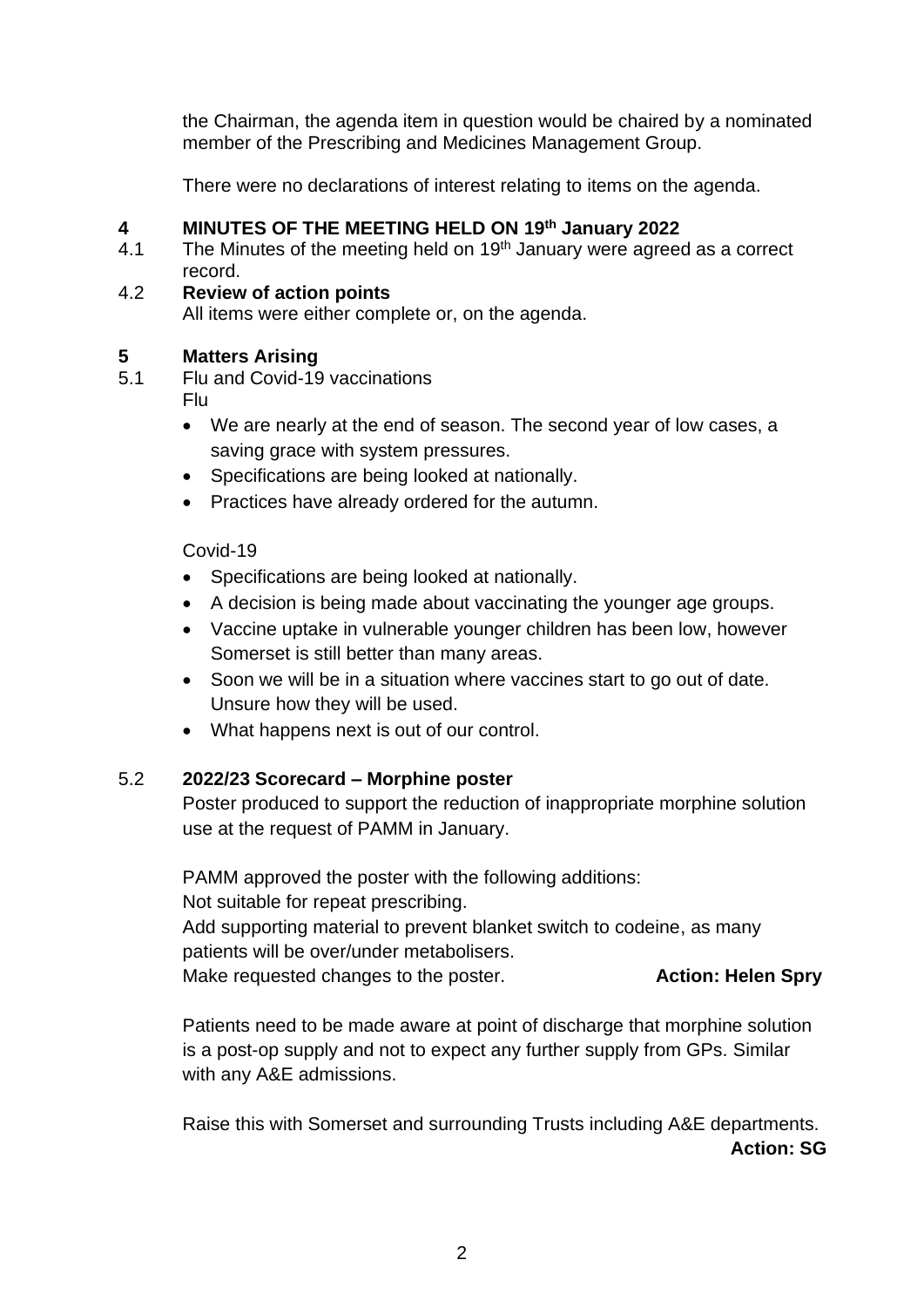Send a letter to the manufacturers of morphine solution asking them to reduce sugar and alcohol content. **Action: SG**

### 5.3 **Lixiana Practical Guide** -Noted

Discussed pricing. National programme to precure at a better price.

Discussed positives and negatives of injections.

Not looking for a mass switch at the moment as aware of service pressures.

Put link for this document onto the website. **Action: Ezmerelda White**

Send out this document as part of the package of resources to support new scorecard. **Action: SG**

# 5.4 **Cenobamate TLS clarification: Treatment is started in a tertiary epilepsy service. Suggest amber – after initiation and stabilisation via tertiary epilepsy service.**

This was discussed at January meeting, however NICE made an error. For clarification it is CCG commissioned drug as per the rest of epilepsy treatments.

It is only initiated in tertiary Trusts. Somerset Trusts aren't tertiary but may see patients coming from other trusts. No further action needed.

# **6 Other Issues for Discussion**

# 6.1 **MHRA: Open consultation: Proposal to make Gina 10 microgram vaginal tablets (Estradiol) available from pharmacies**

Estradiol Currently POM.

Proposal to make it available from pharmacies for vaginal atrophy in over 50's when not had period for at least one year.

PAMM had mixed views on this.

Positive:

1. Would allow women better access to treatment.

Negatives:

- 1. Treatment length not indicated
- 2. Should not be seen as a selfcare condition. Atrophy needs to remain to be seen as a clinical condition.
- 3. How will pharmacist distinguish between thrush or atrophy? (Currently pharmacists unable to sell clotrimazole to over 60s due to the possibility of mistaking thrush symptoms for atrophy).
- 4. Discharge can be a sign of undiagnosed endometrial cancer.

Respond to the consultation as a committee with concerns of full diagnosis and other points listed above. **Action: SG Action: SG**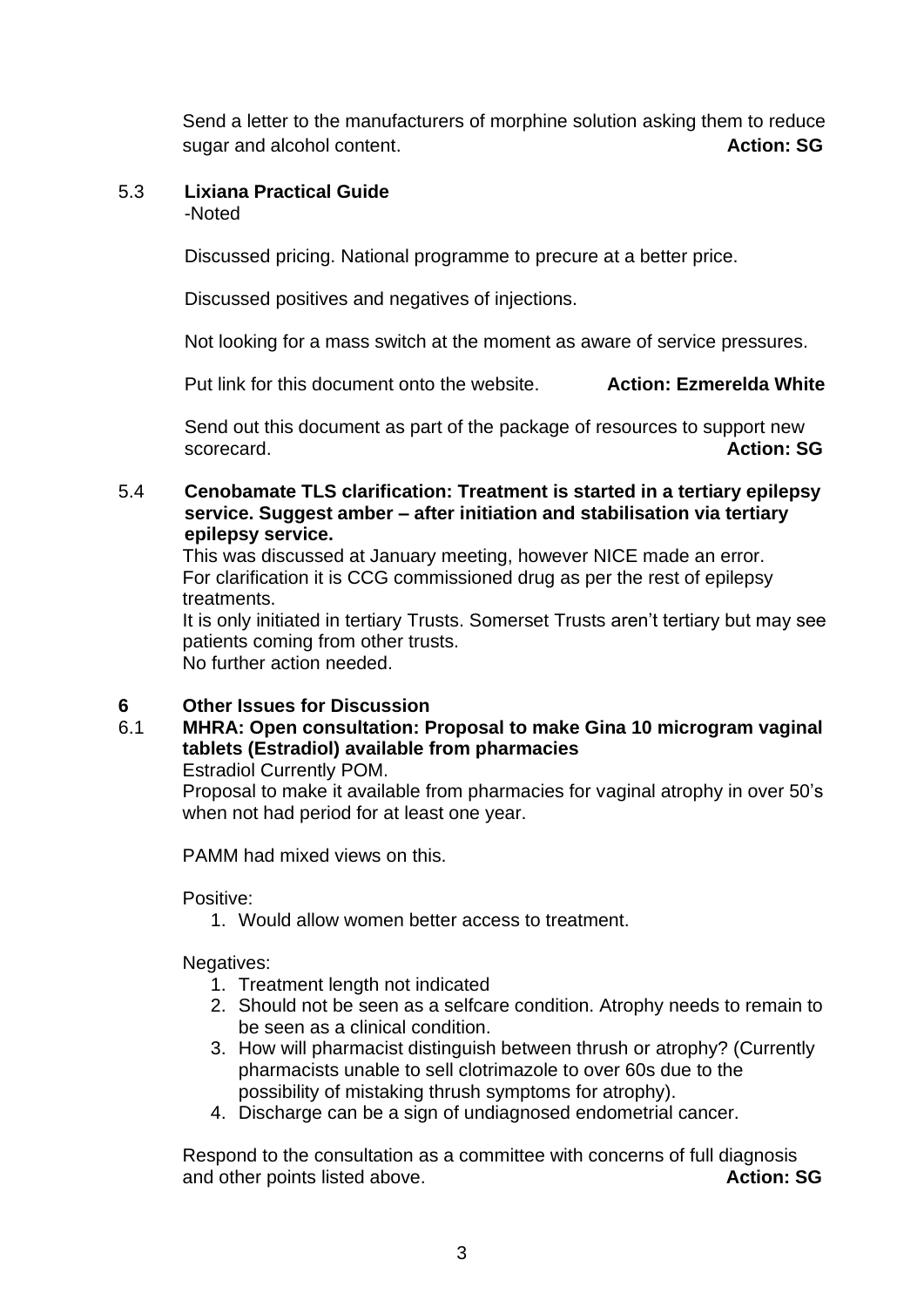# **7 Other Issues for Noting**

# **SIGN 164: Eating Disorders**

-Noted

Review document for medication related guidance and update CCG guidance where appropriate. **Action: MM Team** 

Check document has been reviewed by SFT Mental Health Trust and feedback at March meeting. **Action: SDB**

#### 7.2 **NIHR Alert: People with the skin condition, hidradenitis suppurativa, need earlier diagnoses, more treatment options and wider support** -Noted

Review document and add relevant guidance to the dermatology webpage. **Action: SM**

# **NIHR Alert: Giving the progestogen only pill (POP) along with**

#### 7.3 **emergency contraception (EHC) encouraged women to use long-term contraception**

-Noted

Giving supply of POP with EHC works well to bridge a gap.

Check effect of EllaOne with POP as it may interact. **Action: SM**

Flag with PH (Carla) as they commission EHC and will need to agree funding. **Action: SM**

#### 7.4 **NIHR Alert: Are you sure you are allergic to penicillin? Professionals and patients are urged to double-check** -Noted

Many illnesses can present similar symptoms to an allergic reaction (viral rash/ GI upset) so when penicillin is given, and symptoms occur it can be mistaken for an allergy.

SG has raised the possible over diagnosis of penicillin allergy with the antimicrobial group and system wide. Misdiagnosis can lead to more complex abx being given unnecessarily.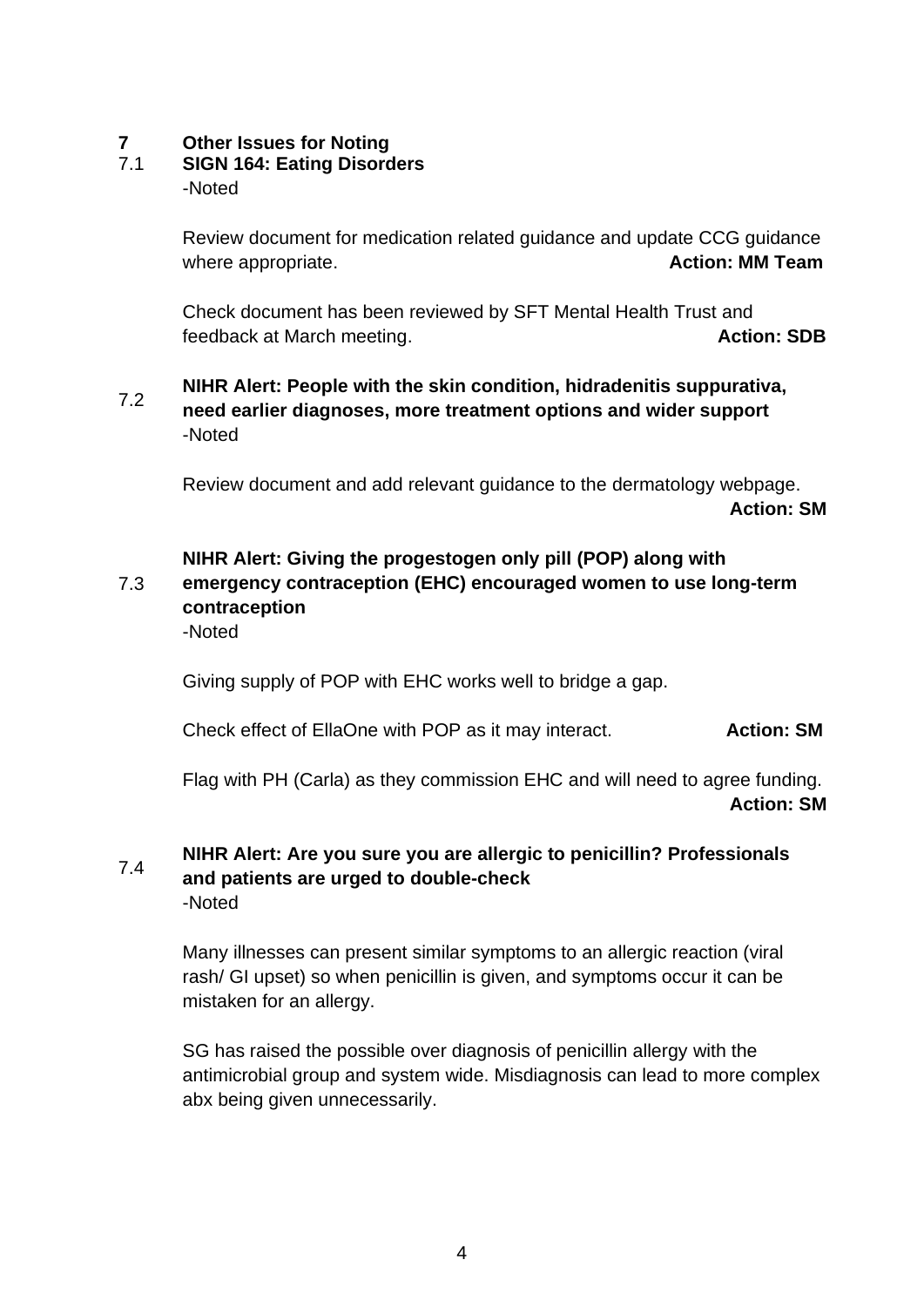Undoing any historical misdiagnosis is very labour intensive from a provider point of view as all patient records across the healthcare system need changing.

When coding any 'adverse reaction or intolerance' on EMIS it flags as an allergy. There is no differentiation.

Raise nationally the need for different classification and coding on EMIS.

**Action: SG**

# **8 Additional Communications for Noting**

- 8.1 **Edoxaban now first line DOAC** -Noted
- 8.2 **Dangers of Potent Topical Steroids** -Noted
- 8.3 **Inclisiran dosing and administration** -Noted

### **9 Formulary Applications**

# 9.1 **Seffalair Spiromax (Salmeterol xinafoate/fluticasone propionate), Teva UK Ltd.**

12.75/100, 60 inhalations=£23.97, 12.75/202, 60 inhalations=£23.97.

Licensed for treatment of individuals aged ≥12 years not adequately controlled with inhaled corticosteroids and 'as needed' inhaled short-acting β2 agonists.

Suggested switch in asthmatics only Seretide 50/250 to Seffalair 12.5/100 -lower ICS dose and £7 per inhaler saving Seretide 50/500 to Seffalair 12.5/202 – lower ICS dose and £6 per inhaler saving

PAMM agreed to add to formulary.

Add to formulary. **Action: Steve Moore** Update inhaler Venn diagram. **Action: Caroline Taylor Caroline Taylor** Add to scorecard indicator as positive. **Action: Ezmerelda White**

# 9.2 **Tolthen XL (Tolterodine Modified Release), Northumbria Pharma Ltd.** 2mg x28=£6.99, 4mg x28=£6.99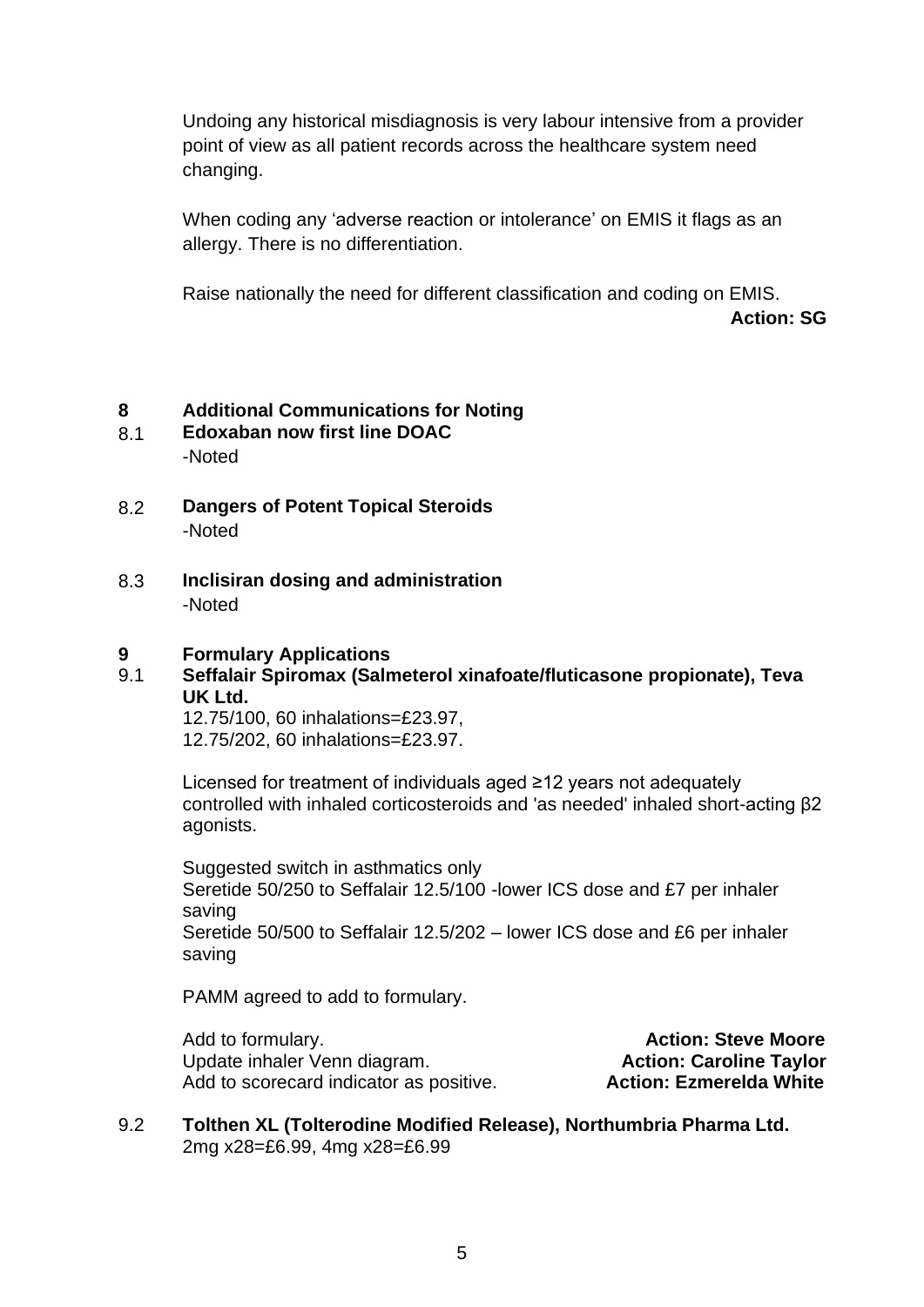Most cost-effective brand with no price increase for at least 5 years.

PAMM agreed to add to formulary.

Add to formulary. **Action: Steve Moore** Add to cost effective brands list. **Action: Caroline Taylor** 

# **10 Reports From Other Meetings Feedback**

10.1 **Primary Care Network Feedback** No feedback this month.

Contact PCNs to ask for representatives to attend PAMM. **Action: SG & AT**

### **Summary**

- 10.2 **Clinical Executive Committee Feedback – Last meeting 02/02/22** With ICS/ICB development it is uncertain if CEC will continue in current format.
- 10.3 **YDH Medicines Committee meeting – Last meetings 14/01/22 – Minutes not received. SM updated at the last meeting.**
- 10.4 **Somerset NHS Foundation Trust D&TC – Last meeting – 11/02/22 – Minutes not received**

SG attended and discussed Levetiracetam Injection TLS entry: Palliative care use on named patient basis to be prescribed initially by palliative care specialist for patients stabilised on oral levetiracetam who can no longer swallow. Epilepsy patients unable to swallow oral levetiracetam. Agreed to amend to AMBER.

Amend Levetiracetam Injection TLS to AMBER. **Action: ZTW** 

- 10.5 **Somerset NHS Foundation Trust Mental Health D&TC – Last meeting 07/12/21 – Minutes not received – SDB & SJM updated at the last meeting**
- 10.6 **Somerset Antimicrobial Stewardship Committee – Next meeting TBC**
- 10.7 **South West Medication Safety Officer Network Meeting – Next meeting 01/03/22**
- 10.8 **LPC Report** No representative present.
- 10.9 **Exceptional items from out of area formulary meetings** This was discussed at the January meeting.
- 10.10 **Regional Medicines Optimisation Committee South West (RMOC) – Next meeting 03/03/22**

Share March agenda with PAMM members when received. **Action: AT**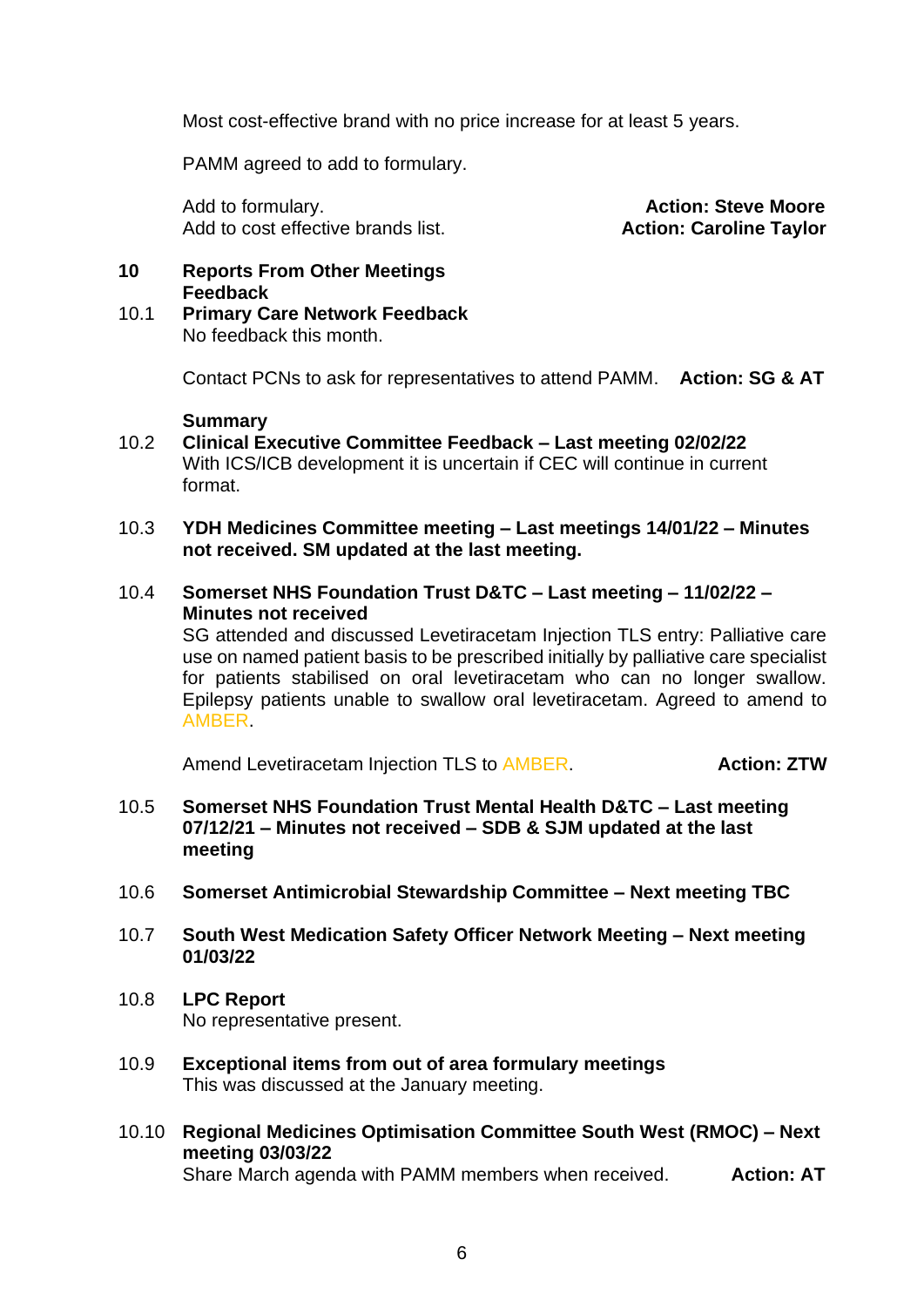# **11 Current Performance**

**Prescribing Update** 

Update at next meeting

# 11.2 **November Scorecard Primary Care Network Trend** -Noted

SG thanked everyone for support with this and noted the slow progress is due to system pressures (Covid-19, workforce etc.).

Any underspend from the incentive scheme will go against bottom line and reinvested into services. SG is working with finance to establish the budget for the next financial year.

# **12 Rebate Schemes**

- 12.1 Yaltormin<sup>®</sup> SR (Metformin hydrochloride Prolonged Release Tablets), Wockhardt UK Ltd. Commence date: 1/02/22. -Noted
- **13 NICE Guidance January & February** -Noted

# **14 NICE Technology Appraisals**

14.1 **ITA7641 Fremanezumab for preventing migraine** Fremanezumab is commissioned by integrated care systems and clinical commissioning groups. Providers are NHS hospital trusts.

Neurology isn't currently in position to implement use of these products. Not being used as per NICE due to Somerset service gaps.

PAMM agreed TLS – RED.

Add to TLS – RED. **Action: ZTW**

# 14.2 **[TA769] Palforzia for treating peanut allergy in children and young people**

Palforzia is commissioned by integrated care systems and clinical commissioning groups. Providers are NHS hospital trusts.

It is not currently tariff excluded – a request went to the pricing team for addition to the excluded list, which was not supported.

PAMM agreed TLS – RED.

Add to TLS – RED. **Action: ZTW** 

# **15 NICE Clinical Guidance**

15.1 **[NG81] Glaucoma: diagnosis and management -Update**